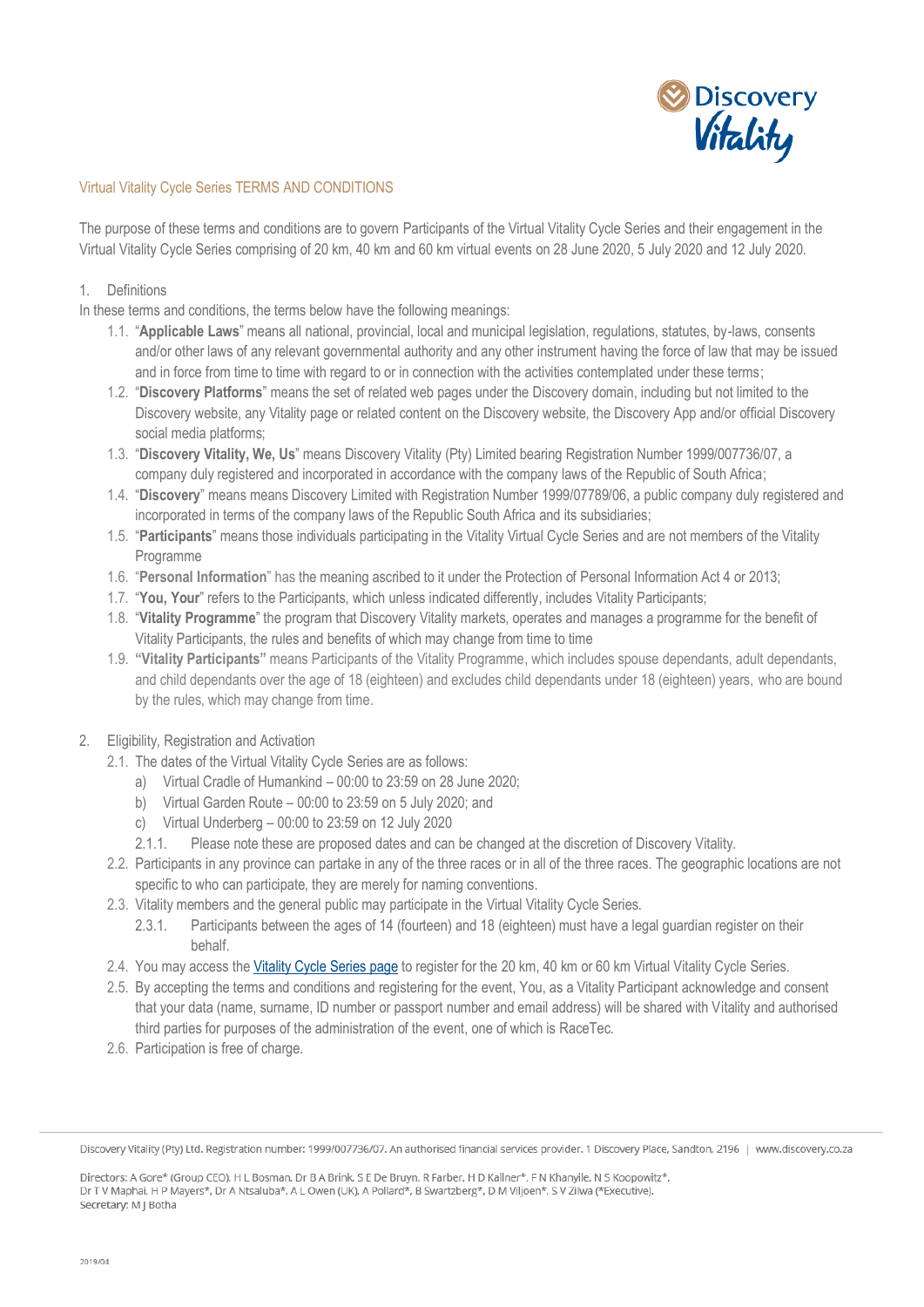

- 2.7. By participating in the Virtual Vitality Cycle Series as a Vitality Participant, you agree to the limits, terms and conditions that Discovery Vitality, our partner network and third parties associated with the programme may share your Personal Information for purposes of administering the benefit, which includes but is not limited to the awarding of points.
- 2.8. You acknowledge that it is your responsibility to consult a healthcare provider before beginning this or any exercise programme in respect of your past or present injury, illness, health problems or any conditions or medication that may affect your participation in the programme at any point in time.
- 2.9. You warrant that the relevant medical checks have been completed and that there are no medical restrictions to your participation in the programme;
- 2.10. Participants acknowledge this is a Vitality event and Vitality Participants data will be used towards points allocation, and this data will flow via RaceTec towards this purpose. This is according to the Vitalit[y Main](https://www.discovery.co.za/portal/individual/vitality-rules) Rules.
- 2.11. For Vitality Participants, up to 300 Vitality points will only be awarded when linking a Vitality approved heart rate fitness device or smartphone to the Discovery app. Vitality points will only be awarded for one fitness activity a day. If you complete two fitness activities in one day, then the higher points between the two will be awarded. The maximum amount of points per fitness day is 300 points. Vitality Participants can earn up to a maximum of 30 000 Vitality points a year (per participant) based on the fitness points cap, any points earned beyond this cap do not go towards the Vitality Participants status but will go towards the Vitality Participant's goal achievement in Active Rewards.
- 2.12. All Participants are to indicate during the registration process whether or not they are Vitality Participants.
- 2.13. Only those Participants who have completed all the information required during the registration process shall be eligible for the rewards as mentioned in these terms and conditions. Participants warrant that the information provided during the registration process is complete and accurate.
- 2.14. We encourage parents/legal guardians to monitor their minor children's use of the Internet and particularly during the registration process and to help us protect their privacy by instructing them never to provide Personal information without the legal guardians consent and assistance. Participants under the age of 18 must obtain consent from their parents or guardians before disclosing any Personal Information to us. If we become aware that a child under 18 has provided us with such information without consent, we will use our best efforts to remove such information from our files.

## 3. Engagement

- 3.1. By selecting to participate in the Virtual Vitality Cycle Series, you accept the terms and conditions governing your participation in the Virtual Vitality Cycle Series and indemnify Discovery Vitality, its holding company, subsidiaries, any of its affiliated and/or constituent bodies, and directorates and or/or any representative, employee, servant or agent of the a foregoing bodies or persons against any claim whatsoever and howsoever arising which may be made against them or any of them by any person and/or against any liability which may be incurred by you and/or any damage arising directly or indirectly out of any act or omission of any nature whatsoever, whether negligent or otherwise (including gross negligence), on our part.
- 3.2. Vitality Participants who will be cycling outdoors should have a device that is linked to the Discovery App and that can use GPS data to calculate the distance cycled.
- 3.3. Vitality Participants using a stationary or indoor bike that has the capability to sync to a fitness device must sync their Vitality linked device to the indoor machine so that the distance cycled can be calculated.
- 3.4. Vitality Participants whose indoor trainers cannot sync to their Vitality-linked device, must select to do a "Cycle workout" on their device before beginning the race. If the heartrate achieved for the duration of the cycle qualifies the member for Vitality Active Rewards points, the participant can enter the prize draw.
- 3.5 Vitality Participants who complete a minimum of one event and post a photo of themselves on Facebook or Instagram with the hashtag #VitalityCycleSeries will be entered into a draw to win prizes from our Vitality partners – Garmin and Woolworths. [T&Cs apply.](https://www.discovery.co.za/assets/template-resources/terms-and-conditions/vitality/discovery-vitality-prizes-terms-and-conditions.pdf)
- 3.6 Team Vitality Participants who register & complete the 20 km, 40 km or 60 km event will receive a R50 Woolworths voucher. [T&Cs apply.](https://www.discovery.co.za/assets/template-resources/terms-and-conditions/vitality/virtual-vitality-cycle-series-woolworths-voucher-terms-and-conditions.pdf)
- 4 By engaging in the Virtual Vitality Cycle Series, You as the Participant warrant that you have read, understood and agree to be bound by these terms and conditions, as well as the Vitality Main Rules as they may be amended, updated or revised from time to time and apply to Vitality Participants. Any transgressions of the rules of the Vitality Virtual Cycle Series and / or misuse of the Vitality programme by Vitality Participants shall be subject to the conditions as set out in the Vitalit[y Main](https://www.discovery.co.za/portal/individual/vitality-rules) Rules or the Main Rules governing ancillary programmes, whichever is applicable to you.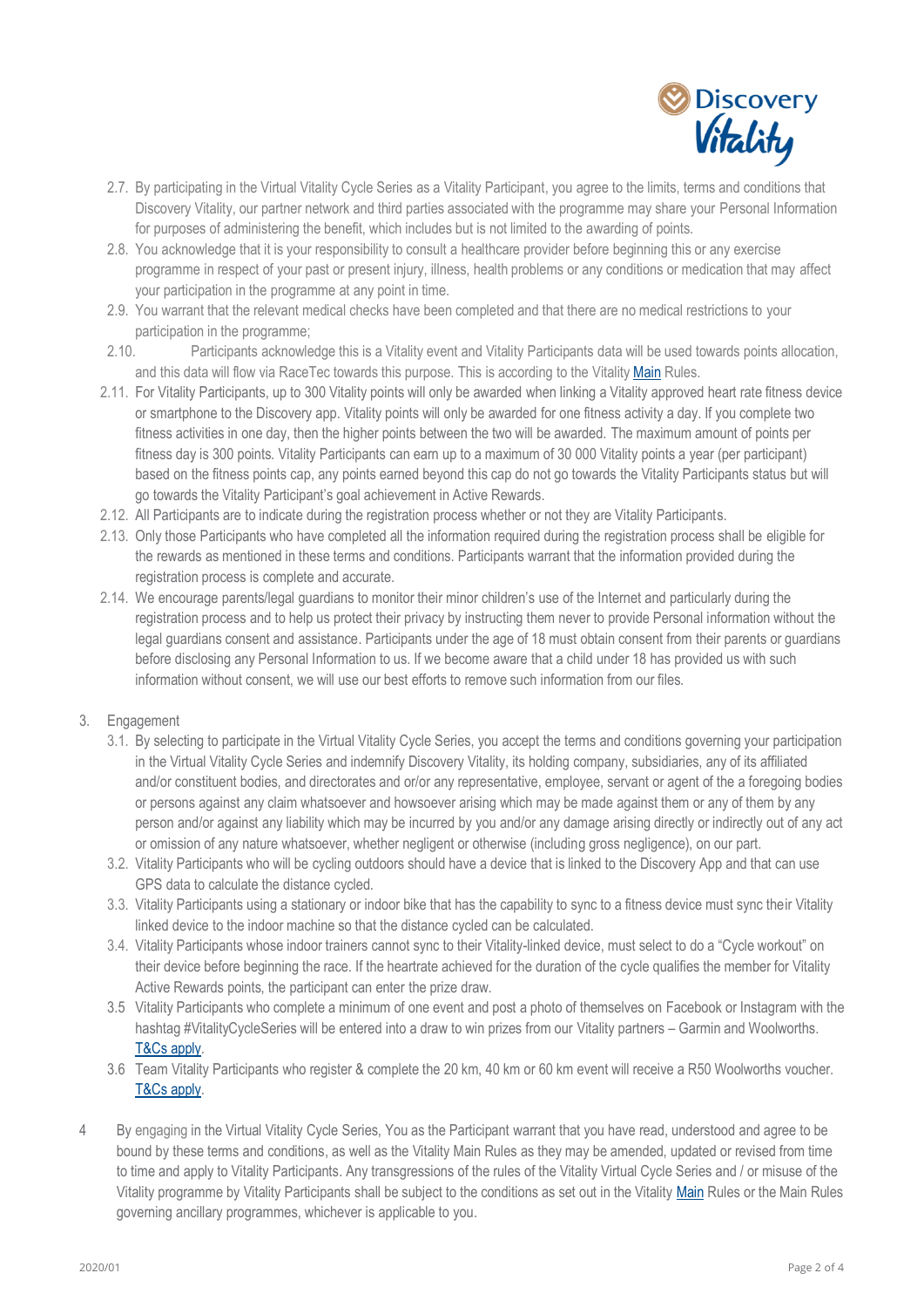

- 5 Discovery Vitality encourages honest and accurate logging of workout sessions and will conduct random audits to check the validity of the events that Vitality Participants log. It is your duty to ensure that your engagement in the programme is free from any fraudulent activity.
- 6 Discovery Vitality acknowledges and adheres to the Protection of Personal Information Act (POPI). We process your Personal Information and Personal Information related to the Virtual Vitality Cycle Series in accordance with our Privacy Statement. By engaging in the programme, you agree to be bound by our Privacy Statement as applicable to you in terms of the Main Rules or Ancillary rules.
- 7 By accepting these terms and condition when you activate and engage in the Virtual Vitality Cycle Series, You, as a Vitality Participant consent to Discovery Vitality processing your Personal Information for the purposes of administering the programme. You consent to Discovery Vitality sharing and procuring your Personal Information with and from contracted third parties, only insofar as it relates to the administration of the programme, who may require such information in order to render a service to You and only if such contracted third party agrees to keep the information confidential.
- 8 Data costs may apply as a result of engagement in the programme. Discovery Vitality shall not be liable for any data costs that may associated with your engagement in the programme as well as your internet connection, this remains the responsibility of the Participant.
- 9 The following will apply to Participants engagement in the Virtual Vitality Cycle Series:
- 9.1. Th[e Vitality main rules](https://www.discovery.co.za/portal/individual/vitality-rules) as catered for Vitality Participants apply at all times;
- 9.2. All activities done in conjunction with or as a result of this programme are done voluntarily and solely at your own risk. Discovery Vitality shall not be liable for any injuries, damages or health problems that may arise as a result of any information, products or services obtained from this video including, without limitation, workouts, training programmes or information.
- 9.3. All content provided through Vitality, including all text, communication, photographs, images, illustrations, graphics, audio, video and audio-video clips, and other materials, whether provided by us or by other users or third parties is not intended to be and should not be used in place of (a) the advice of your physician or other medical professionals, (b) a visit, call or consultation with your physician or other medical professionals, or (c) information contained on or in any product packaging or label. Should you have any health related questions, please call or see your physician or other healthcare provider promptly. Should you have an emergency, call your physician immediately. You should never disregard medical advice or delay in seeking medical advice because of any content presented on the Discovery Platforms and you should not use the Discovery Platforms or any content on the Discovery Platforms for diagnosing or treating a health problem. The transmission and receipt of any content, in whole or in part, or communication via the internet, e-mail or other means does not constitute or create a doctor-patient, therapist-patient or other healthcare professional relationship.
- **9.4. You expressly agree that we do not assume responsibility for the inspection, supervision, preparation, or conduct of any contest, athletic activity or event that involves a Vitality benefit.**
- **9.5. You expressly agree to release Discovery Vitality and Discovery (the "released parties") from any and all liability connected and understand that under no circumstances will Discovery Vitality and/or Discovery be liable for any injury or damages, including consequential or indirect damages or for any delictual liability of any nature whatsoever suffered by you as a consequence of your participation in the programme which is inclusive, but not limited to your physical activities. You also agree that in no event shall the released parties be liable to you or any third party for any direct, indirect, punitive, incidental, special or consequential damages arising out of or in any way connected with (a) your use or misuse of Vitality, (b) your use or misuse of equipment or programs created or licensed by us while engaged in activities, (c) your dealings with third party service providers or advertisers available through Vitality, (d) any delay or inability to use benefits on Vitality experienced by you, (e) any information, software, products, services or content obtained through Vitality, whether based on contract, strict liability or otherwise, even if we have been advised of the possibility of damages.**
- **9.6. By participating in the event/s you shall ensure that you comply with the government regulations at all times material to your participation in the Virtual Vitality Cycle Series. It is Your duty to familiarise yourself with the Applicable Laws and the permitted conduct**
- **9.7. Please note that the Virtual Vitality Cycle Series is organized within the realm of the Applicable Laws in relation to the national lockdown in the Republic of South Africa. At all material times, the ambit of the Applicable Laws will apply. We encourage all Participants to remain at their homes. Discovery Vitality and/or Discovery shall not be liable to the Participant or any third party for any wrongdoings, claims, direct, indirect, punitive, incidental, special or consequential**